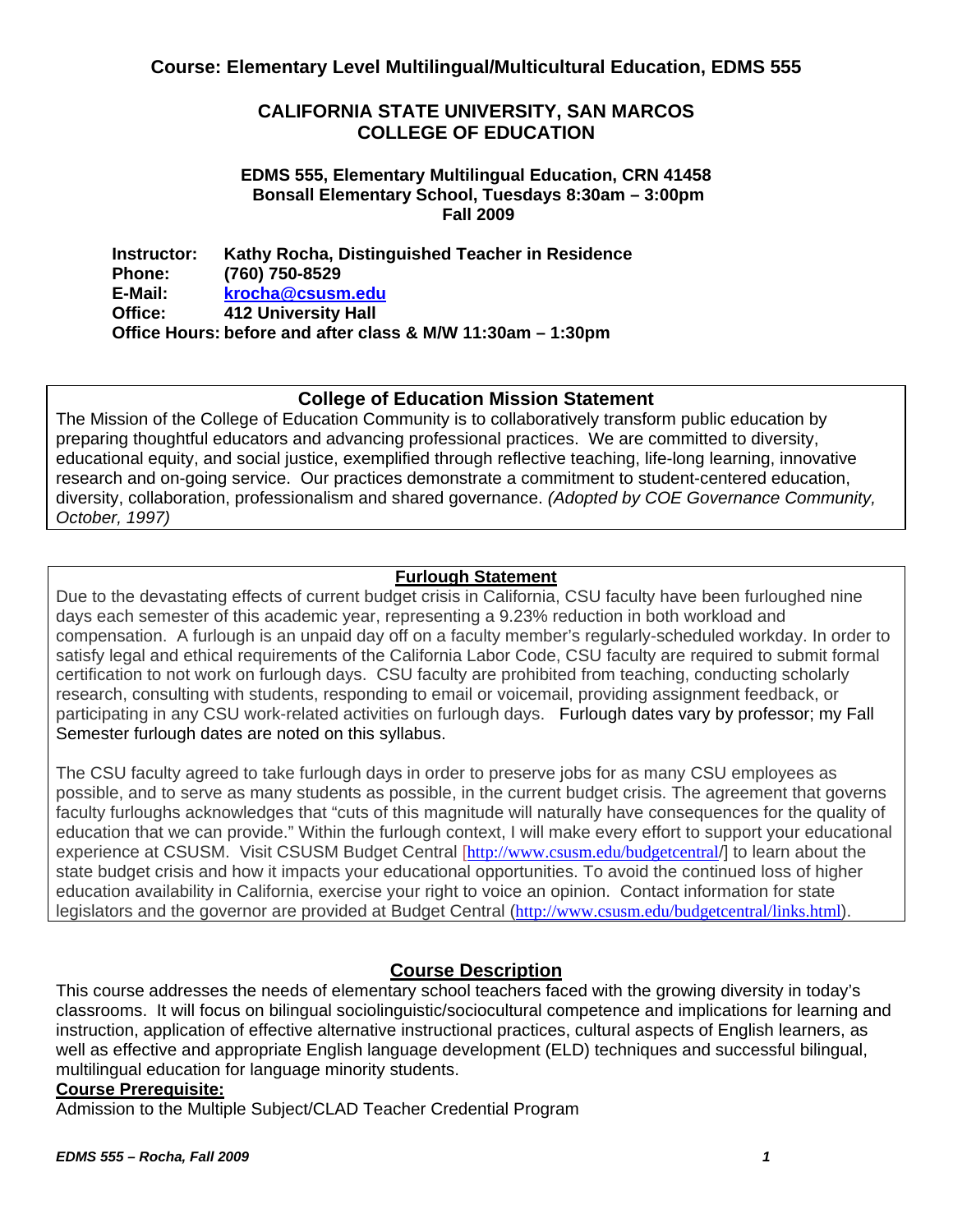# COURSE OBJECTIVES

- 1. Explain the basic terms, philosophies, problems, issues, history, and practices related to the education of language minority persons in California and the US and knowledge of the history, policies, programs, and research on the effectiveness of bilingual education and bilingualism in the United States.
- 2. Demonstrate understanding of the most important goals of bilingual/multicultural education. Understand and apply research and its effects on the dimensions of learning in bilingual education program models.
- 3. Explain the theoretical framework upon which bilingual education is founded and demonstrate understanding of the philosophical, theoretical, legal, and legislative foundations of bilingual education and their effects on program design and educational achievement.
- 4. Demonstrate understanding of existing student identification, assessment, and language re-designation requirements for the state of California.
- 5. Explain the connections between bilingual education, English as a second language, and SDAIE, SDAIS/CALLA methodologies. Apply knowledge of the research on the cognitive effects of bilingualism and biliteracy as developmental processes in instructional practice
- 6. Demonstrate understanding of models of multicultural intercultural education and their implications for curriculum, instruction, and educational policy. Become cognizant of the fact that students' motivation, participation, and achievement are influenced by an intercultural classroom climate and school community.
- 7. Gain knowledge and understanding pertaining to similarities and differences between, contributions of, exchanges between, and varying perspectives of the populations referenced in *the Non- Discrimination Policy of the State of California*
- 8. Demonstrate knowledge of the transferability between primary and target language with the understanding that the level of transferability is affected by the level of compatibility and may vary among languages.
- 9. Promote authentic parental participation that includes learning about school systems, assuming leadership roles and affecting policy and understanding of the family as a primary language and cultural resource.

# **Required Texts:**

- Echevarria, J., Vogt, M., and Short, D. (2008). *Making Content Comprehensible for English Language Learners: The SIOP Model,* 3rd Edition. Boston, MA: Allyn and Bacon.
- Quiocho, A. & Ulanoff, S. (2009) *Differentiated Literacy Instruction for English Language Learners.* Allyn & Bacon. ISBN-13:978-0-13-118000-0 An ebook is available for this text

English-Language Development Standards for California Public Schools K-12 (You can download the ELD standards from the CDE website (www.cde.ca.gov).

Web CT – assigned articles

# **Recommended Text:**

Walter, T. (2004). *Teaching English Language Learners: The How-To Handbook.* Longman. ISBN 0- 13-150088-0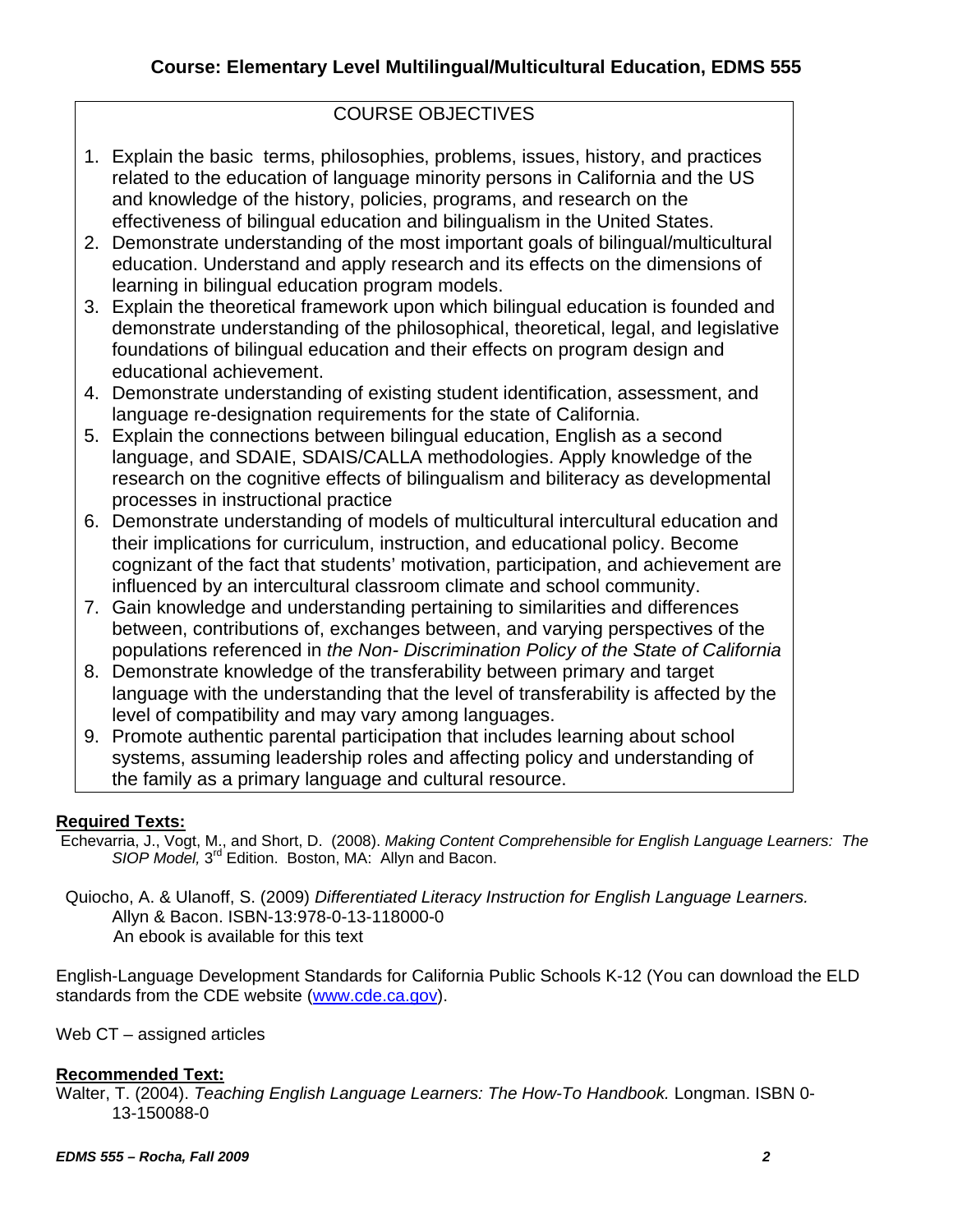# **Authorization to Teach English Learners**

This credential program has been specifically designed to prepare teachers for the diversity of languages often encountered in California public school classrooms. The authorization to teach English learners is met through the infusion of content and experiences within the credential program, as well as additional coursework. Students successfully completing the program receive a credential with authorization to teach English learners. (*Approved by CCTC in SB2042 Program Standards – August 2002*).

# **Student Learning Outcomes**

# **Teacher Performance Expectation (TPE) Competencies:**

The course objectives, assignments, and assessments have been aligned with the CTC standards for the Multiple and Single Subject(s) Credential. This course is designed to help teachers develop the skills, knowledge, and attitudes necessary to assist schools and district in implementing effective programs for all students. The successful candidate will be able to merge theory and practice in order to realize a comprehensive and extensive educational program for all students. The following TPE is addressed in this course:

# **TPE 15**: **Social Justice and Equity**

- Valuing socially equitable teaching, learning, and schooling in a variety of organizational settings
- Incorporating pluralism and divergent perspectives on educating diverse students
- Democratizing public education to achieve social justice and equity

# **California Teacher Performance Assessment (CalTPA):**

system of teacher performance assessment (TPA), to be embedded in the credential program of preparation.<br>At CSUSM this assessment system is called the CalTPA or the TPA for short. Beginning July 1, 2008 all California credential candidates must successfully complete a state-approved

To assist your successful completion of the TPA a series of informational seminars are offered over the course of the program. TPA related questions and logistical concerns are to be addressed during the seminars. Your attendance to TPA seminars will greatly contribute to your success on the assessment.

Additionally, COE classes use common pedagogical language, lesson plans (lesson designs), and unit plans (unit designs) in order to support and ensure your success on the TPA and more importantly in your credential program.

The CalTPA Candidate Handbook, TPA seminar schedule, and other TPA support materials can be found on the COE website provided at the website provided: http://www.csusm.edu/coe/CalTPA/ProgramMaterialsTPA.html

# **College of Education Attendance Policy**

Due to the dynamic and interactive nature of courses in the College of Education, all students are expected to attend all classes and participate actively. At a minimum, students must attend more than 80% of class time, or s/he may not receive a passing grade for the course at the discretion of the instructor. Individual instructors may adopt more stringent attendance requirements. Should the student have extenuating circumstances, s/he should contact the instructor as soon as possible. *(Adopted by the COE Governance Community, December, 1997).* 

# **Students with Disabilities Requiring Reasonable Accommodations:**

Students with disabilities who require reasonable accommodations must be approved for services by providing appropriate and recent documentation to the Office of Disable Student Services (DSS). This office is located in Craven Hall 5205, and can be contacted by phone at (760) 750-4905, or TTY (760) 750-4909. Students authorized by DSS to receive reasonable accommodations should meet with their instructor during office hours or, in order to ensure confidentiality, in a more private setting.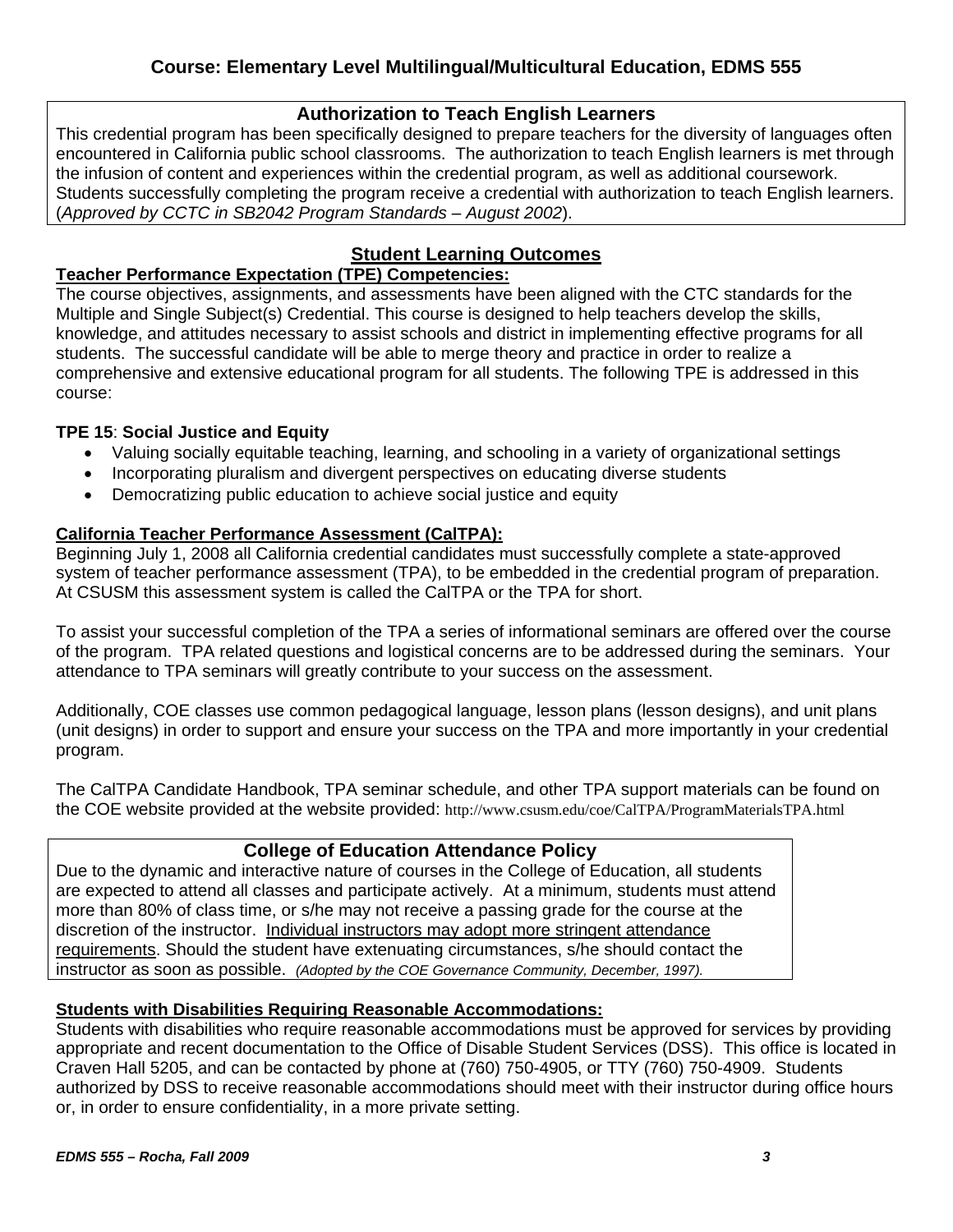# **Course Requirements:**

| • Attendance, Participation, & Professional Disposition | 25 points |
|---------------------------------------------------------|-----------|
| • ELL/Immigrant interview                               | 20 points |
| • ELD / SDAIE Lesson Observation & Write-up             | 20 points |
| • CAT SDAIE Lesson Designs                              | 25 points |
| • Reflective Statements: TPE 15                         | 10 points |

# **ASSIGNMENT DESCRIPTIONS**

#### $\mathbf{1}$ . **1. Attendance, Professional Disposition, and Class Participation 25 points**

 First is the expectation that you will attend all class sessions prepared to actively participate in class activities, group and individual sharing, and discussions on various topics and assigned reading**. Eight (8) points will be deducted for each full day absence. A student who misses more than two (2) days of class will not pass this class (see the College of Education Attendance Policy). Arriving late and leaving early may be documented as a ½ day absence.** An opportunity to earn extra credit points will be announced midsemester.

 the description below and the CSUSM College of Education's Mission Statement for guidelines. Professional, credentialed educators are evaluated on "performance of non-instructional duties and responsibilities" by their administrators. Punctuality, attendance, collaboration with colleagues, and professionalism fall under this category. Your Professional Disposition is related to how you conduct yourself in class and at a school site. Please communicate any attendance issues directly with the instructor. Please see

# **CSUSM College of Education Professional Dispositions**

The California State University San Marcos College of Education fosters the development of the following professional dispositions among our candidates. Candidates increasingly reflect these dispositions in their work with students, families, and communities.

- **Social Justice and Equity:** Candidates appreciate the languages, communities, and experiences learners bring to the classroom. Candidates advocate for and support marginalized communities and individuals.
- **Collaboration:** Candidates learn and practice the skills of collaboration in their coursework and use them in their professional interactions with students, colleagues, parents, caregivers and those in the wider community.
- • **Critical Thinking:** Candidates analyze various professional contexts, resulting in more informed decision making about professional practice.
- **Professional Ethics:** Candidates learn to make and act on well-reasoned, principled judgments.
- **Reflective Teaching and Learning:** Candidates critically review their professional practice and the impact it has on student success.
- experiences throughout their career. Life-Long Learning: Candidates are committed to actively seeking new knowledge, skills and

# 2. **ELL/Immigrant Interview 20 points**

The purpose of this assignment is to better understand the life of an English language learner and/or immigrant living in our country. You will interview an individual who has learned or is learning English as a second language. This adult person can be a fellow student, someone you know, or someone you seek out. Through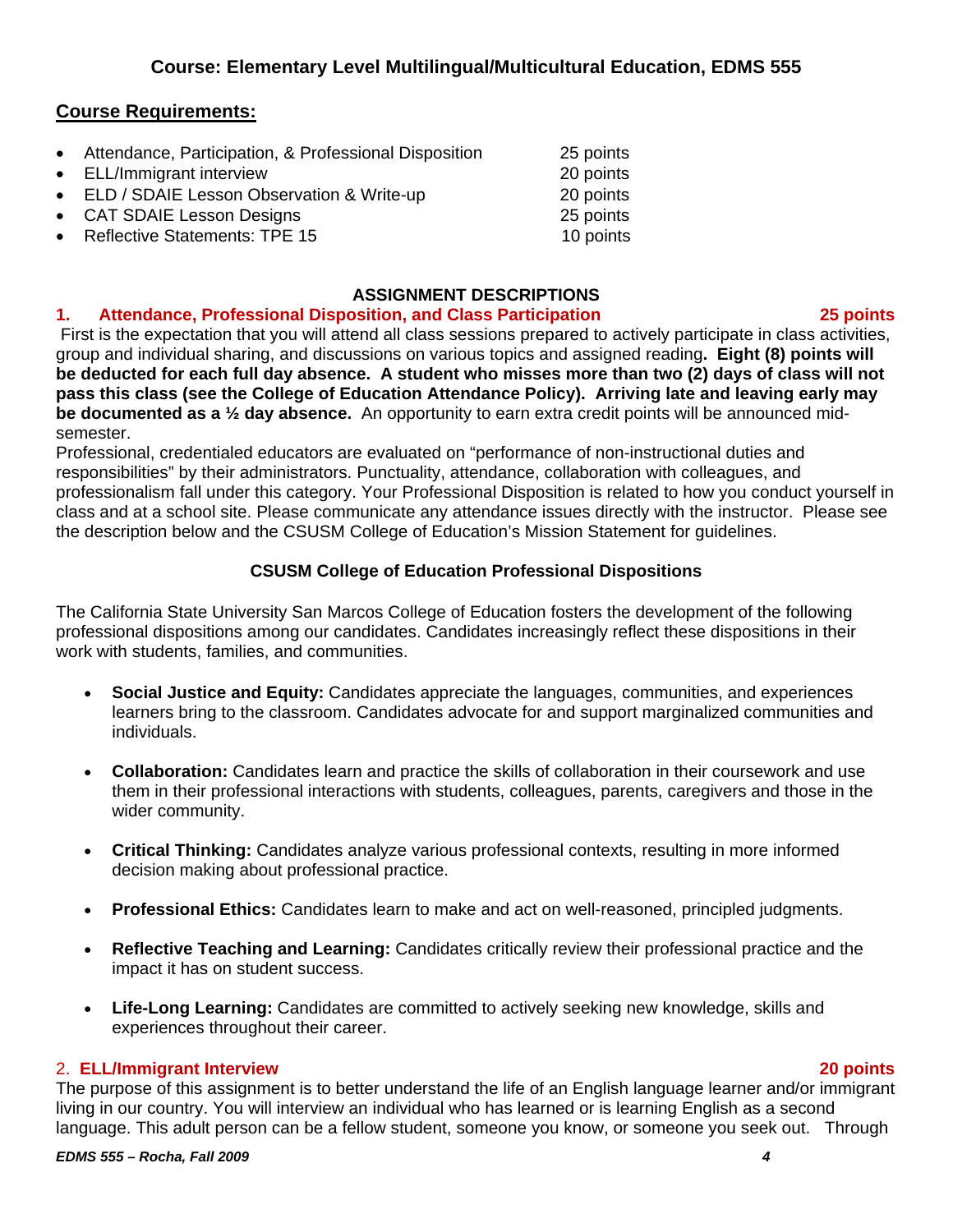the interview process, you will find out how the person acquired/is acquiring English and any challenges/successes faced by immigrants as they learn a new language and culture. Guideline for the interview questions and a rubric for scoring this assignment will be shared in class. Assignment will be submitted to WEBCT and brought to class; length 2-3 pages maximum. Detailed information on the criteria and expectations of this assignment will be provided in class.

#### $3.$ **3. ELD / SDAIE Lesson Observation & Write-up 20 points**

The purpose of this assignment is for you to see instruction for English Language Learners in action and to observe the strategies teachers implement during instruction, as well as the engagement and interaction of all the students. Detailed instructions and a 'check-list for this observation, as well as a rubric for scoring this assignment will be shared in class. Assignment will be submitted to WEBCT and brought to class; length 2-3 pages maximum.

# **4. Critical Assessment Task**

# **Social Justice and Equity Multicultural Lesson Designs <b>25 points** 25 points

 The purpose of this assignment is to provide differentiated instruction with the sound methodologies, principles, and strategies appropriate for English language learners at 3 different language proficiency levels using the TPA Lesson Design Template. Use the best practices methodologies and pedagogy for English Learners as you design instructional experiences for your students. Your lesson design will contain:

- Content objective and language objective, posted and explained to students
- Evidence of Lesson Preparation
- Evidence of Building Background
- Evidence of Comprehensible Input
- Evidence of Learning, Scaffolding, and Questioning Strategies
- Evidence of Student Interaction
- Evidence of hands on practice and application of new learning
- Evidence thoughtful lesson delivery
- Evidence of Review and Assessment

You may work in a group of 2 to 4 students to create a Collection of Lesson Designs. Together you will collaborate to select a grade level, content area and Social Justice Theme to center your collection around. Each group member will then individually design a lesson using the Lesson Design Template. Submit all Lesson Designs bound together.

# **Statement of participation.**

As a group, write a paragraph describing each member of the group's participation and contributions to the completed project

 This assignment and scoring rubric will be fully explained in class. Please include an appendix of any supplementary materials you designed or borrowed including black line masters of graphic organizers, worksheets, or assessments. Remember to give credit where credit is due.

| <b>Criteria</b> | <b>Developing</b>     | <b>Nearly</b>         | <b>Meets</b>           | <b>Exceeds</b>              |
|-----------------|-----------------------|-----------------------|------------------------|-----------------------------|
|                 |                       | <b>Meets</b>          |                        |                             |
| <b>SDAI</b>     | Candidates know       | Candidates know       | Candidates know        | Candidates know and can     |
| Lesson          | and can apply few     | many pedagogical      | and can apply          | apply pedagogical           |
| <b>Design</b>   | of the pedagogical    | theories, principles, | pedagogical            | theories, principles, and   |
|                 | theories, principles, | and instructional     | theories, principles,  | instructional practices for |
|                 | and instructional     | practices for English | and instructional      | comprehensive instruction   |
|                 | practices for English | learners, but cannot  | practices for          | of ALL English learners.    |
|                 | learners. English     | apply them in a       | comprehensive          |                             |
|                 | learners do not       | comprehensive         | instruction of English |                             |

# **Critical Assessment Task, Social Justice and Equity Multicultural Lesson Designs - Scoring Rubric**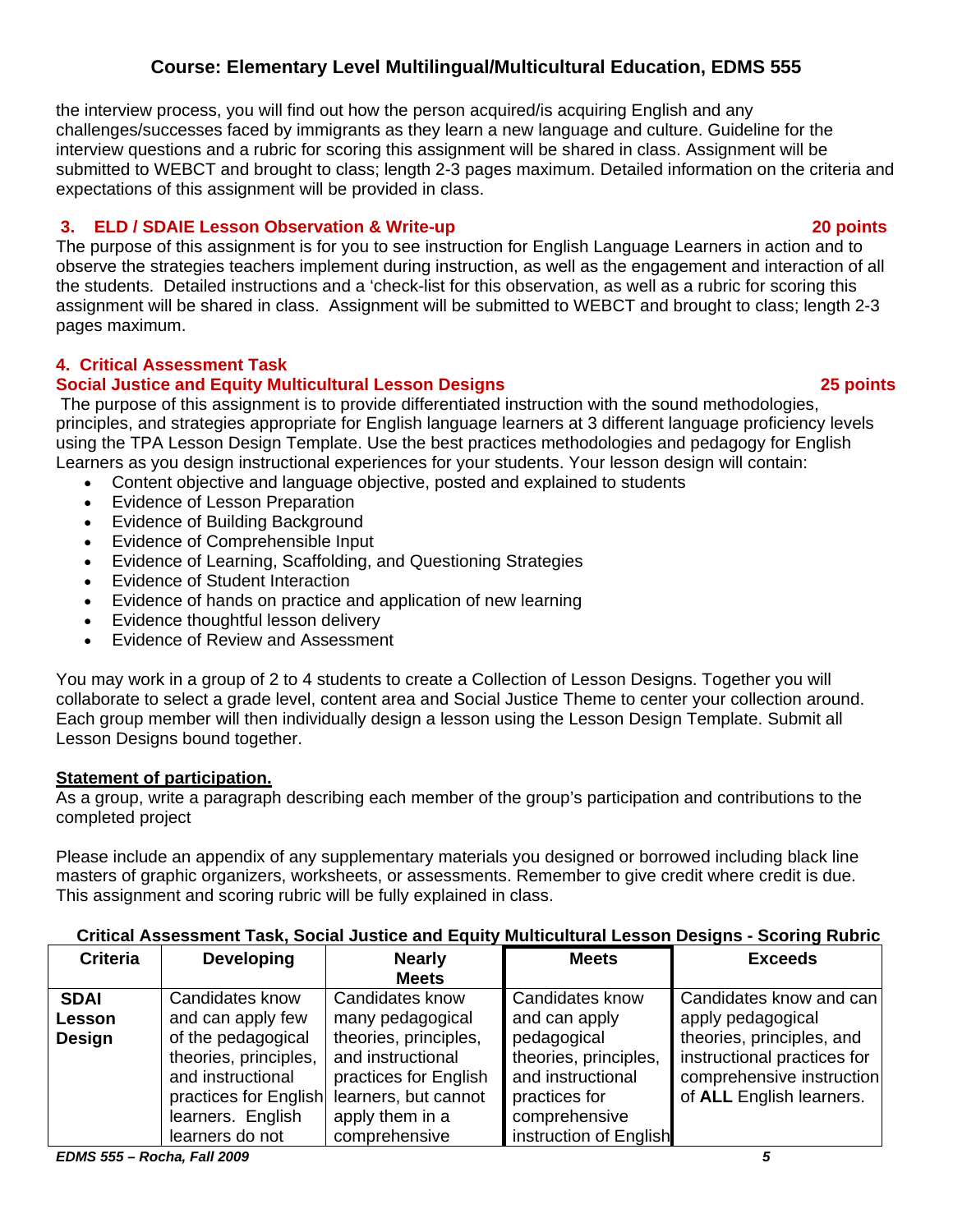|                                                                | comprehend key<br>academic concepts<br>and ideas.                                                                                                                              | manner.                                                                                                                                                                                                                   | learners.                                                                                                                                                                                                                                                                                                                                      |                                                                                                                                                                                                                                                                                                                                                                                                                |
|----------------------------------------------------------------|--------------------------------------------------------------------------------------------------------------------------------------------------------------------------------|---------------------------------------------------------------------------------------------------------------------------------------------------------------------------------------------------------------------------|------------------------------------------------------------------------------------------------------------------------------------------------------------------------------------------------------------------------------------------------------------------------------------------------------------------------------------------------|----------------------------------------------------------------------------------------------------------------------------------------------------------------------------------------------------------------------------------------------------------------------------------------------------------------------------------------------------------------------------------------------------------------|
| <b>TPE 15</b><br><b>Social</b><br><b>Justice</b><br>and Equity | Candidates do not<br>address issues of<br>social justice and<br>equity in the<br>classroom, and<br>lessons are not<br>designed for<br>students from<br>diverse<br>backgrounds. | Candidates know<br>many issues of social<br>justice and equity, but<br>lessons do not include<br>instructional practices<br>for diverse students<br>and are not grounded<br>in theories of<br>multicultural<br>education. | Candidates know<br>and can apply<br>issues of social<br>justice and equity in<br>the classroom.<br>Lessons include<br>instructional<br>practices that are<br>grounded in<br>multicultural<br>education, and<br>provide equitable<br>outcomes for<br>students from<br>different linguistic,<br>cultural, social and<br>economic<br>backgrounds. | Candidates know and<br>apply issues of social<br>justice and equity in their<br>lessons. Lessons apply<br>instructional strategies<br>grounded in theories,<br>principles & ideas of<br>multicultural education,<br>ensure equitable<br>outcomes for all students<br>from different<br>backgrounds, and are<br>designed collaboratively<br>with stakeholders<br>representing all students<br>in the classroom. |

#### **Lesson Presentations**

Each group will have 15-20 minutes engage the class in one of their ELD/content area Social Justice and Equity Lesson Designs to the class*.* 

# *THIS ASSIGNMENT MUST ADDRESS TPE 15 (SEE RUBRIC)*

#### 5**. TPE Reflective Statement 10 points**

 Social Justice and Equity. Your reflection should be approximately 250-350 words (the goal is to be succinct In EDM2 555, you are responsible for writing and submitting to *taskstream*, a reflective statement for TPE 15, not to count words) and focus on a description, analysis, and reflection sequence. *You must attach your*  **SJ&E lesson design as an artifact to support your ideas.** You may attach other artifacts which also support your ideas. . Detailed instructions and instructor assistance will be provided in class Assignment will be submitted to taskstream for review.

#### **Grading Standards**

In this class, all students begin with 100 points. Points will be deducted from your total, based on the quality of the work you turn in for each assignment.

 submitted as specified in class on the due date. **Assignments not submitted on due date will lose 10% of**  In addition, all students are expected to participate in class activities and demonstrate reflective learning. It is important that students are well prepared for course sessions by completing the readings and assignments scheduled before class meetings. Unless otherwise negotiated with the instructor, all assignments are to be **earned credit per day.** Assignments should be typed and double-spaced. All work needs to be turned in to WebCT.

All assignments must be turned in no later than Friday, October  $30<sup>th</sup>$  to receive credit.

The following grading scale will be used with the points students have remaining at the end of class:

| 93-100%A |
|----------|
| 90-92%A- |
| 88-89%B+ |
| 83-87%B  |
|          |

*EDMS 555 – Rocha, Fall 2009 6*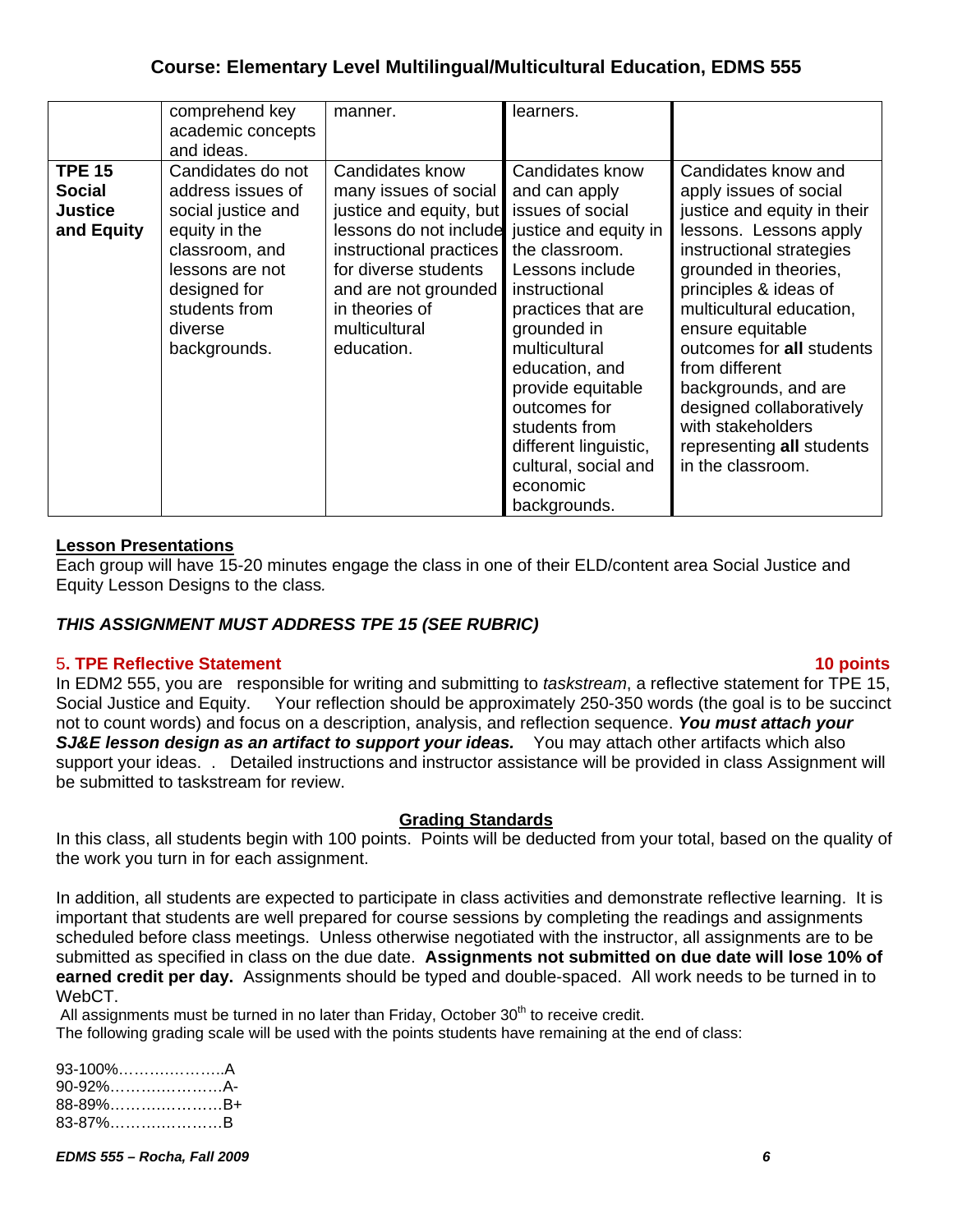| 80-82%B-         |  |                                                                                                             |  |
|------------------|--|-------------------------------------------------------------------------------------------------------------|--|
| 75-79%……………………C+ |  |                                                                                                             |  |
|                  |  |                                                                                                             |  |
| 70-71C-          |  |                                                                                                             |  |
| 60-69%D          |  |                                                                                                             |  |
| 59% and belowF   |  |                                                                                                             |  |
|                  |  | <b>Note:</b> Students are reminded that the College requires completion of this course with a C+ or higher. |  |

### **All University Writing Requirement:**

Writing requirements for this class will be met as described in the assignments above. Every course at the university, including this one, must have a writing requirement of at least 2500 words. TPA Assessment will count toward this requirement.

### **CSUSM Academic Honesty Policy:**

"Students will be expected to adhere to standards of academic honesty and integrity, as outlined in the Student Academic Honesty Policy. All written work and oral presentation assignments must be original work. All ideas/materials that are borrowed from other sources must have appropriate references to the original sources. Any quoted material should give credit to the source and be punctuated with quotation marks.

Students are responsible for honest completion of their work including examinations. There will be no tolerance for infractions. If you believe there has been an infraction by someone in the class, please bring it to the instructor's attention. The instructor reserves the right to discipline any student for academic dishonesty in accordance with the general rules and regulations of the university. Disciplinary action may include the lowering of grades and/or the assignment of a failing grade for an exam, assignment, or the class as a whole."

Incidents of Academic Dishonesty will be reported to the Dean of Students. Sanctions at the University level may include suspension or expulsion from the University.

#### **Plagiarism:**

As an educator, it is expected that each student will do his/her own work, and contribute equally to group projects and processes. Plagiarism or cheating is unacceptable under any circumstances. If you are in doubt about whether your work is paraphrased or plagiarized see the Plagiarism Prevention for Students website http://library.csusm.edu/plagiarism/index.html. If there are questions about academic honesty, please consult the University catalog.

#### **Use of Technology:**

Students are expected to demonstrate competency in the use of various forms of technology (i.e. word processing, electronic mail, WebCT6, use of the Internet, and/or multimedia presentations). Specific requirements for course assignments with regard to technology are at the discretion of the instructor. Keep a digital copy of all assignments for use in your teaching portfolio. All assignments will be submitted online, and some will be submitted in hard copy as well. Details will be given in class.

#### **Electronic Communication Protocol:**

Electronic correspondence is a part of your professional interactions. If you need to contact the instructor, WebCT e-mail is often the easiest way to do so. It is my intention to respond to all received e-mails in a timely manner. Please be reminded that e-mail and on-line discussions are a very specific form of communication, with their own nuances and etiquette. For instance, electronic messages sent in all upper case (or lower case) letters, major typos, or slang, often communicate more than the sender originally intended. With that said, please be mindful of all e-mail and on-line discussion messages you send to your colleagues, to faculty members in the College of Education, or to persons within the greater educational community. All electronic messages should be crafted with professionalism and care. Things to consider:

- Would I say in person what this electronic message specifically says?
- How could this message be misconstrued?
- Does this message represent my highest self?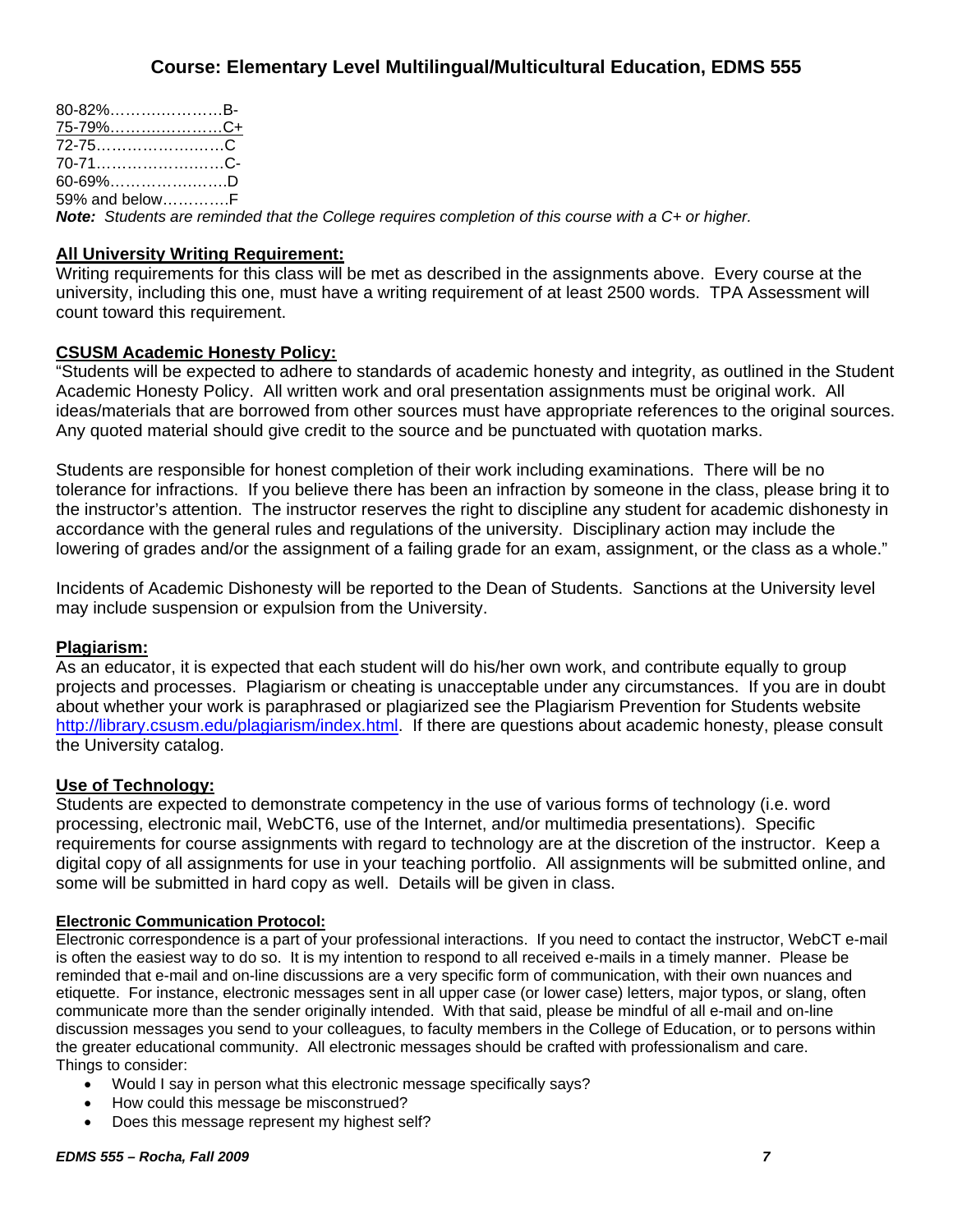• Am I sending this electronic message to avoid a face-to-face conversation?

In addition, if there is ever a concern with an electronic message sent to you, please talk with the author in person in order to correct any confusion.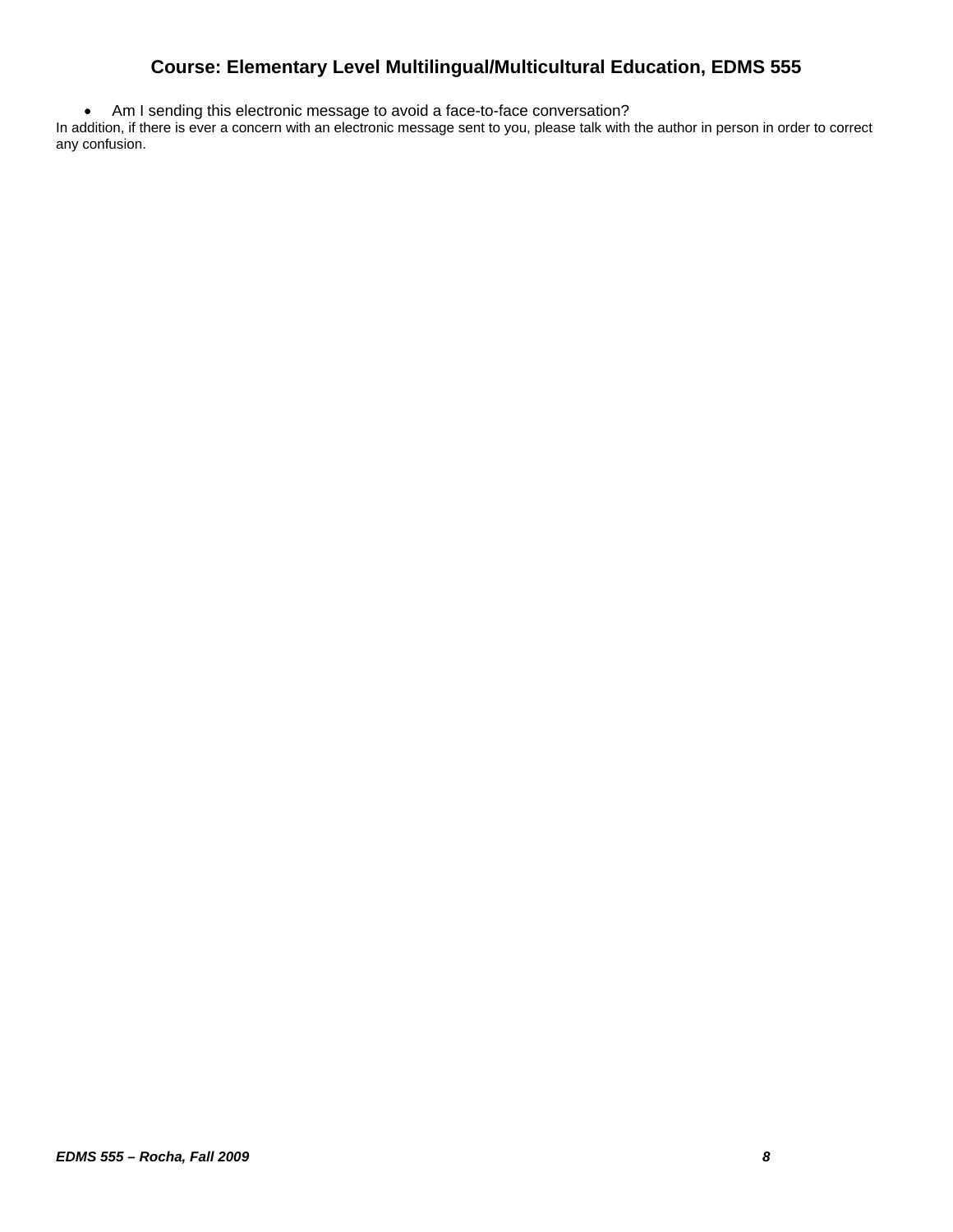| topics and assignments in response to murvidual and class needs. |                                                                                                                                                                                                                                                                                                                                                                                                                                                                                                                |                                                                                                                                                                                                         |  |  |
|------------------------------------------------------------------|----------------------------------------------------------------------------------------------------------------------------------------------------------------------------------------------------------------------------------------------------------------------------------------------------------------------------------------------------------------------------------------------------------------------------------------------------------------------------------------------------------------|---------------------------------------------------------------------------------------------------------------------------------------------------------------------------------------------------------|--|--|
| <b>Date</b>                                                      | <b>Topic</b>                                                                                                                                                                                                                                                                                                                                                                                                                                                                                                   | <b>Assignment (if any)</b>                                                                                                                                                                              |  |  |
| Session 1<br>9/1                                                 | <b>Creating A Classroom Community of</b><br><b>Learners</b><br>Who Are English Learners?<br>$\bullet$<br>Educational philosophies, history, and<br>policies.<br>Getting to Know Your Students                                                                                                                                                                                                                                                                                                                  | <b>Preview: Interview</b><br><b>Prepare for Next Time:</b><br><b>SIOP Chapter 1</b><br>Diaz-Rico: Chapter 3 (WEB<br>CT)                                                                                 |  |  |
| Session 2<br>9/8                                                 | <b>Supporting Second Language Acquisition</b><br>English Learner Interview: analysis and<br>synthesis<br>Second Language Acquisition Theories<br>Bilingual Education; research, theoretical<br>framework, history<br><b>CELDT Testing</b><br>Program models and placement<br>SEI in Action!                                                                                                                                                                                                                    | <b>Due: Interview</b><br><b>Preview: Observation</b><br><b>Prepare for Next Time:</b><br>Print out ELD standards and<br>read the Introduction pgs.11-15.<br>SIOP: Chapter 11<br>Quiocho: Chapters 2 & 3 |  |  |
| Session 3<br>9/15                                                | <b>Meeting Student Needs/Making Instructional</b><br><b>Decisions</b><br>California English Language<br>$\bullet$<br>Development Standards and Levels of<br>Proficiency<br>Aligning California Content Standards<br>with English Language Development<br><b>Standards</b><br><b>Writing Content and Language</b><br><b>Objectives</b><br>Using the ELD Standards and the CA<br><b>Content Standards to Differentiate</b><br>Instruction<br>Differentiated Instruction in Action -<br>models for K-6 classrooms | **Furlough schedule: class<br>will end at 12:45. Please use<br>this time for your classroom<br>observation assignment.**<br>Prepare for next time:<br>SIOP Chapter 2 & 3<br>Quiocho: Chapter 7          |  |  |
| Session 4<br>9/22                                                | <b>Meeting Student Needs &amp; Making</b><br><b>Instructional Decisions.</b><br>Classroom Observation: synthesis &<br>analysis<br>Cognitive Academic Language<br>Proficiency: Purposeful and robust<br>vocabulary instruction<br>The SIOP Model; lesson preparation &<br>building background                                                                                                                                                                                                                   | <b>Due: Observation</b><br><b>Prepare for next time:</b><br>SIOP Chapters 4 & 5<br>Diaz-Rico Chapter 5 (WEB CT)                                                                                         |  |  |

**The instructor reserves the right to alter the instructional timeline, add, delete, and /or change topics and assignments in response to individual and class needs.**